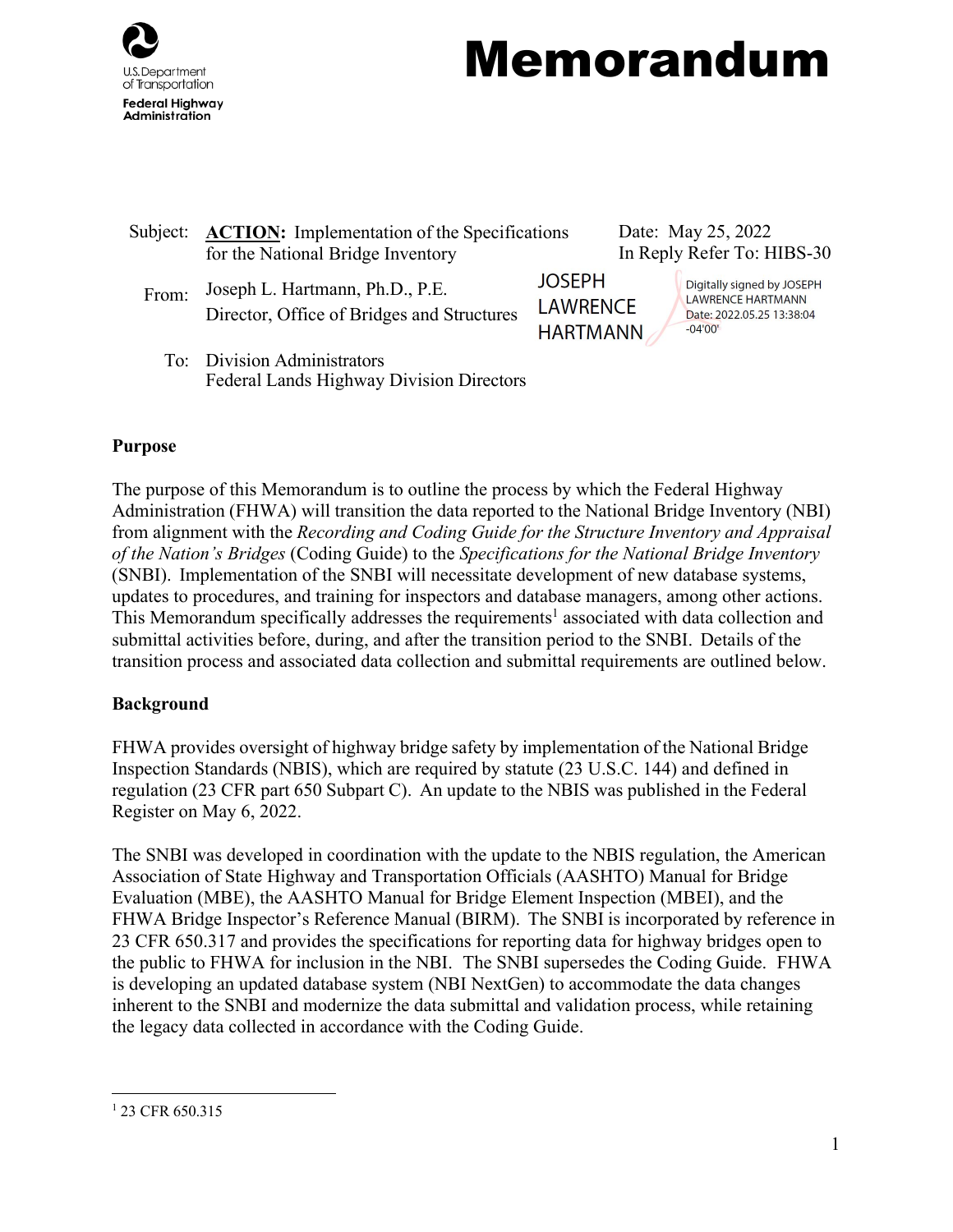Element-level data for bridges on the National Highway System (NHS), as required by 23 U.S.C. 144, have been reported to FHWA since April 2015. The 2014 FHWA Specification for the National Bridge Inventory Bridge Elements (SNBIBE) addressed the reporting of element-level data to FHWA. The SNBIBE has been incorporated into the SNBI to provide a single specification document for all bridge-related data reported to FHWA for inclusion in the NBI.

In developing the SNBI, the following practical purposes were considered:

- Ensuring highway bridge safety
- Enabling oversight of the National Bridge Inspection Program (NBIP)
- Consistency with the updated NBIS
- Reporting to Congress
- Emergency response
- Administering risk-based, data-driven asset and performance management programs in accordance with 23 U.S.C. 150 (National Goals and Performance Management Measures), 23 CFR part 490, Subpart D (National Performance Management Measures for Assessing Bridge Condition), and 23 CFR part 515 (Asset Management Plans)
- Consistency with the Specifications for the National Tunnel Inventory (SNTI) and Highway Performance Monitoring System Field Manual, where appropriate
- Providing quality data through clarity and ease of use, thereby reducing the need for interpretation

# **Transition Timeline**

In developing the timeline for implementation of the SNBI and NBI NextGen, FHWA consulted with database technical experts and various members and organizations of the bridge community, and considered the annual data submittal schedule (no later than March  $15<sup>th</sup>$  of each year) and comments that were received in response to the Notice of Proposed Rulemaking for the NBIS (84 FR 61494, November 12, 2019).

The approximately six-year comprehensive timeline outlined below is believed to be fair and reasonable given these considerations and the resources that will be provided by FHWA to aid in the transition. Key terms are described in detail following the timeline.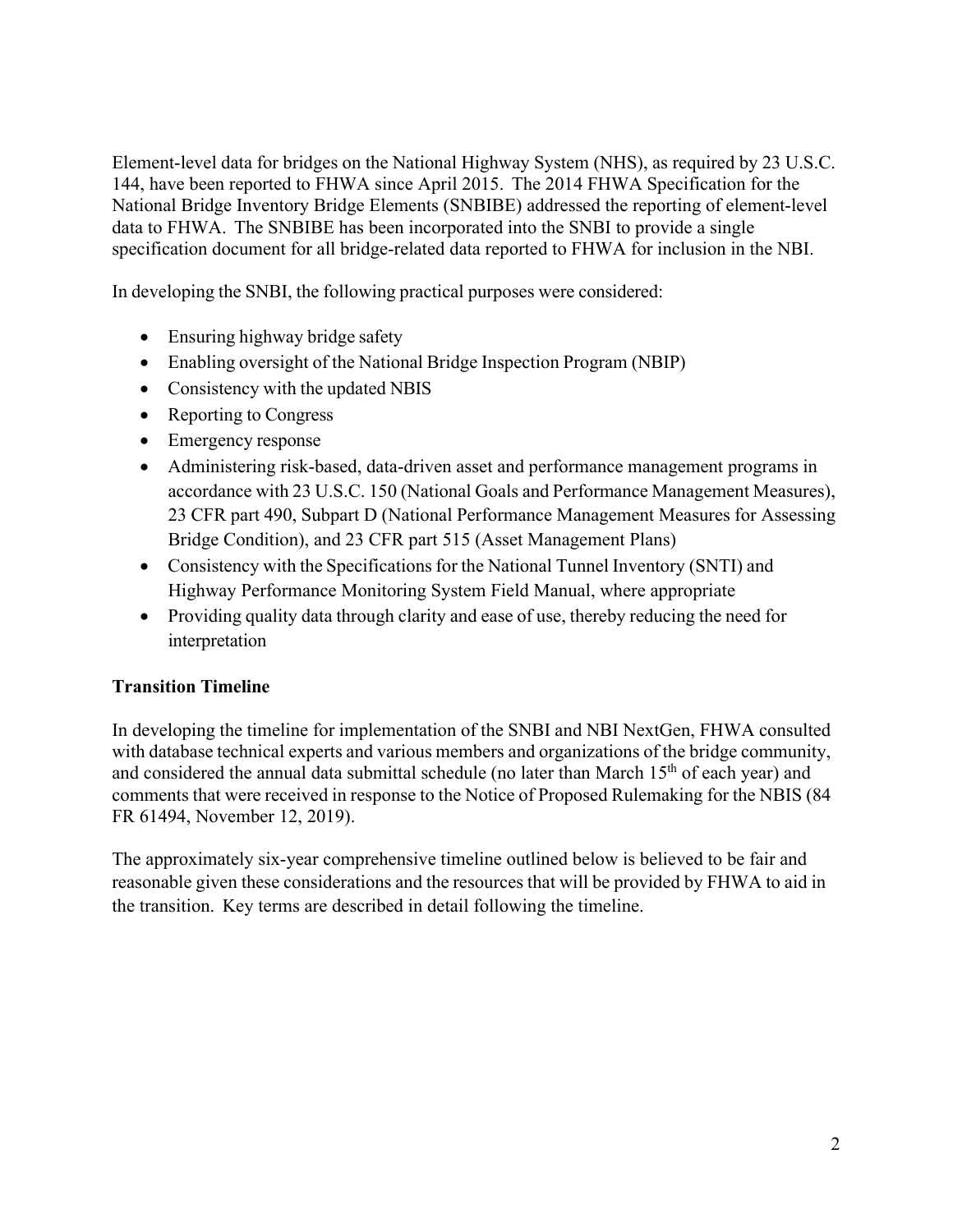| <b>Target Date</b> | <b>Action</b>                                                             |  |  |  |
|--------------------|---------------------------------------------------------------------------|--|--|--|
| May 2022           | NBIS and SNBI published                                                   |  |  |  |
| <b>July 2022</b>   | FHWA publishes Data Crosswalk                                             |  |  |  |
| October 2022       | FHWA publishes Data Submittal Schema and Data Submittal Validation        |  |  |  |
|                    | Logic (Initial Version)                                                   |  |  |  |
| April 2023         | Transition Tool is made available online                                  |  |  |  |
| October 2024       | FHWA makes NBI NextGen available online for data validation only          |  |  |  |
| March 15, 2025     | Last NBI data submittal in accordance with 1995 Coding Guide              |  |  |  |
|                    | Last date to begin verification of transitioned data and collection of    |  |  |  |
| January 1, 2026    | SNBI-based data for inspected bridges – Agencies may elect to begin       |  |  |  |
|                    | SNBI-based data collection and verification earlier to meet the March     |  |  |  |
|                    | 15, 2028, deadline for submittal of a complete SNBI-based NBI dataset     |  |  |  |
| January 1, 2026    | FHWA makes NBI NextGen available for Data Submittals                      |  |  |  |
|                    | First SNBI-based NBI data submittal - Transitioned/Hybrid Dataset - At    |  |  |  |
|                    | a minimum, all bridges submitted with transitioned data except for        |  |  |  |
| March 15, 2026     | specified fields required to manage FHWA programs, which shall be         |  |  |  |
|                    | collected or verified in accordance with the SNBI – Continue verification |  |  |  |
|                    | of transitioned data and collection of SNBI-based data                    |  |  |  |
| June 2026          | <b>Transition Tool sunsets</b>                                            |  |  |  |
|                    | Second SNBI-based NBI data submittal - Transitioned/Hybrid Dataset -      |  |  |  |
| March 15, 2027     | Continue verification of transitioned data and collection of SNBI-based   |  |  |  |
|                    | data                                                                      |  |  |  |
|                    | Third SNBI-based NBI data submittal $-100\%$ populated and verified $-$   |  |  |  |
| March 15, 2028     | No temporary codes permitted - First complete SNBI-based dataset with     |  |  |  |
|                    | collected and verified SNBI-based data for all bridges                    |  |  |  |

# **Data Crosswalk and Temporary Codes**

FHWA intends to make the Data Crosswalk available in July 2022 or before. It is a detailed mapping of the relationship between the Coding Guide data items and the SNBI data items. It establishes the rules for data transition, defines temporary codes to be used only during the transition period, and defines data tags to be used for SNBI-based data submittals. The Data Crosswalk consists of two spreadsheets, as follows:

- 1. The Primary Spreadsheet establishes the general relationships between the data items. It describes each item in the SNBI, including the item ID, submittal data tag, item name, and format. For each SNBI item, this spreadsheet goes on to fully describe related item(s) from the Coding Guide and whether and how the data transition cleanly into SNBI format. Transition notes are provided for database managers and developers that discuss methods and assumptions used to transition the data.
- 2. For data items that have a more complex relationship than can be fully described in the Primary Spreadsheet, the Detailed Spreadsheet provides specific information related to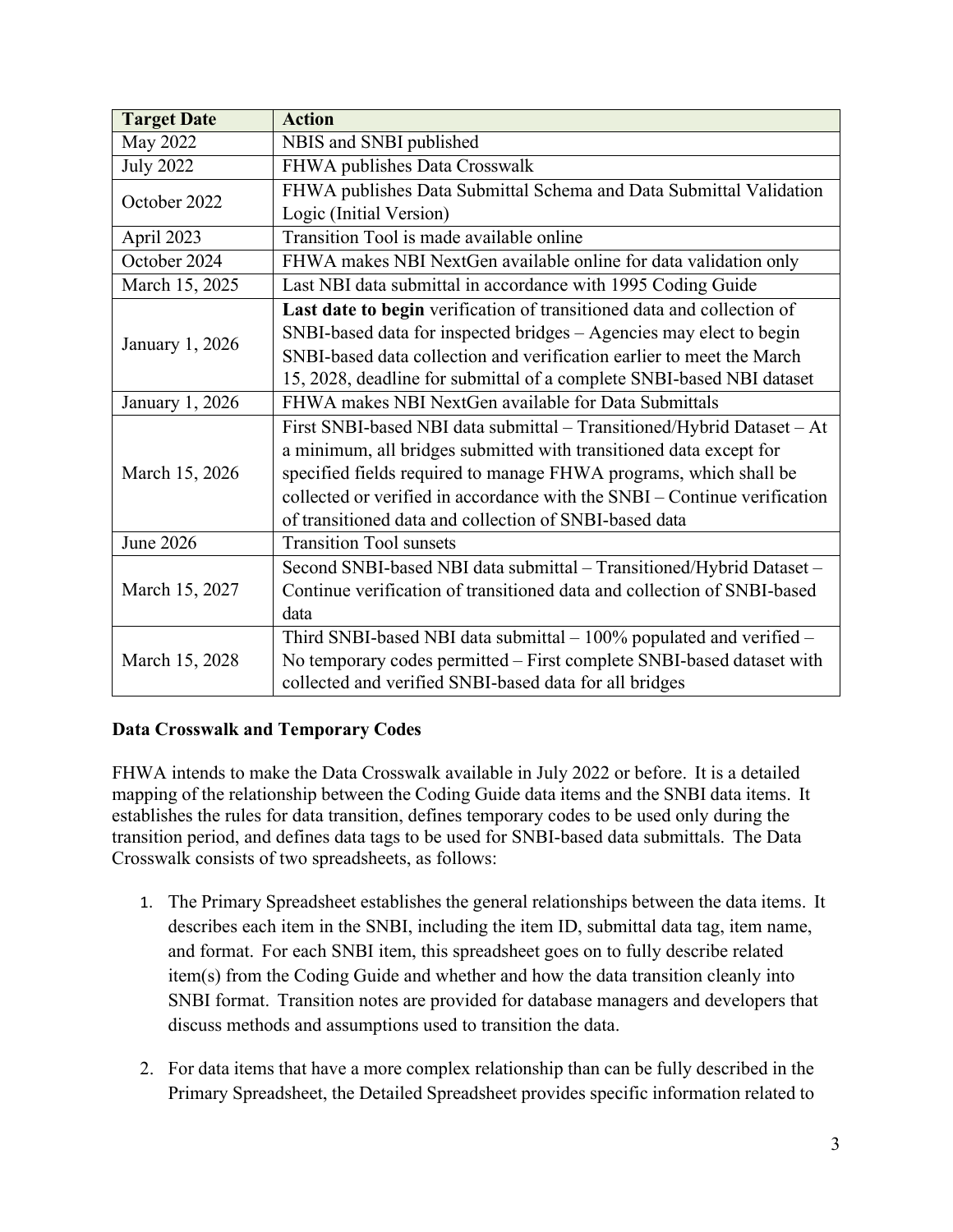the mapping of each code. In some cases, data may transition into temporary codes, which will need to be manually resolved into permanent codes in accordance with the established timeline. Temporary codes may be necessary in situations where a Coding Guide item does not transition into a single code but could transition into one of a small subset of SNBI codes. These temporary codes will be used to maintain continuity of information between the Coding Guide and the SNBI, which will allow for trend analyses, data comparison, and other data mining activities to continue unabated during and after the transition. They will also provide a starting point for population of the affected data fields. All temporary codes should be resolved into permanent codes during the transition period; no temporary codes will be accepted for the March 15, 2028, data submittal or thereafter.

## **Data Submittal Schema**

FHWA anticipates that the updated NBI data submittal schema will be made available by October 2022. It will define the submittal file format and requirements. The schema will be compatible with large database structure and nested data relationships.

#### **Data Submittal Validation**

FHWA intends to make the logic for the majority of the NBI data validation checks available in October 2022 or before, though additional validation checks may be added after that date. The data validation tools for NBI NextGen submittals based on this logic are expected to be made available in October 2024, ahead of the remaining portions of the NBI NextGen system, to aid State transportation departments, Federal agencies, and Tribal governments (herein collectively referred to as "Agencies") in developing their own data management systems. The data validation tools will be accessible via the NBIS [web page, a](https://www.fhwa.dot.gov/bridge/inspection/)nd will not require  $UPACS<sup>2</sup>$  $UPACS<sup>2</sup>$  $UPACS<sup>2</sup>$  access.

Data validation may result in any of the following:

- Fatal errors, which prevent the file from processing.
- Critical errors, which prevent the file from being accepted. This includes duplicate records.
- General errors, which should be corrected to the extent possible prior to submittal, but no later than within one year. General errors that persist for more than two years will likely result in data rejection.
- Flags, which indicate data that may be erroneous and should be verified.

The NBI system will be designed to allow data validation and submittal with a single upload. However, if data validation results in fatal or critical errors; the system will not allow the file to be submitted for processing.

<span id="page-3-0"></span><sup>2</sup> FHWA User Profile & Access Control System (UPACS)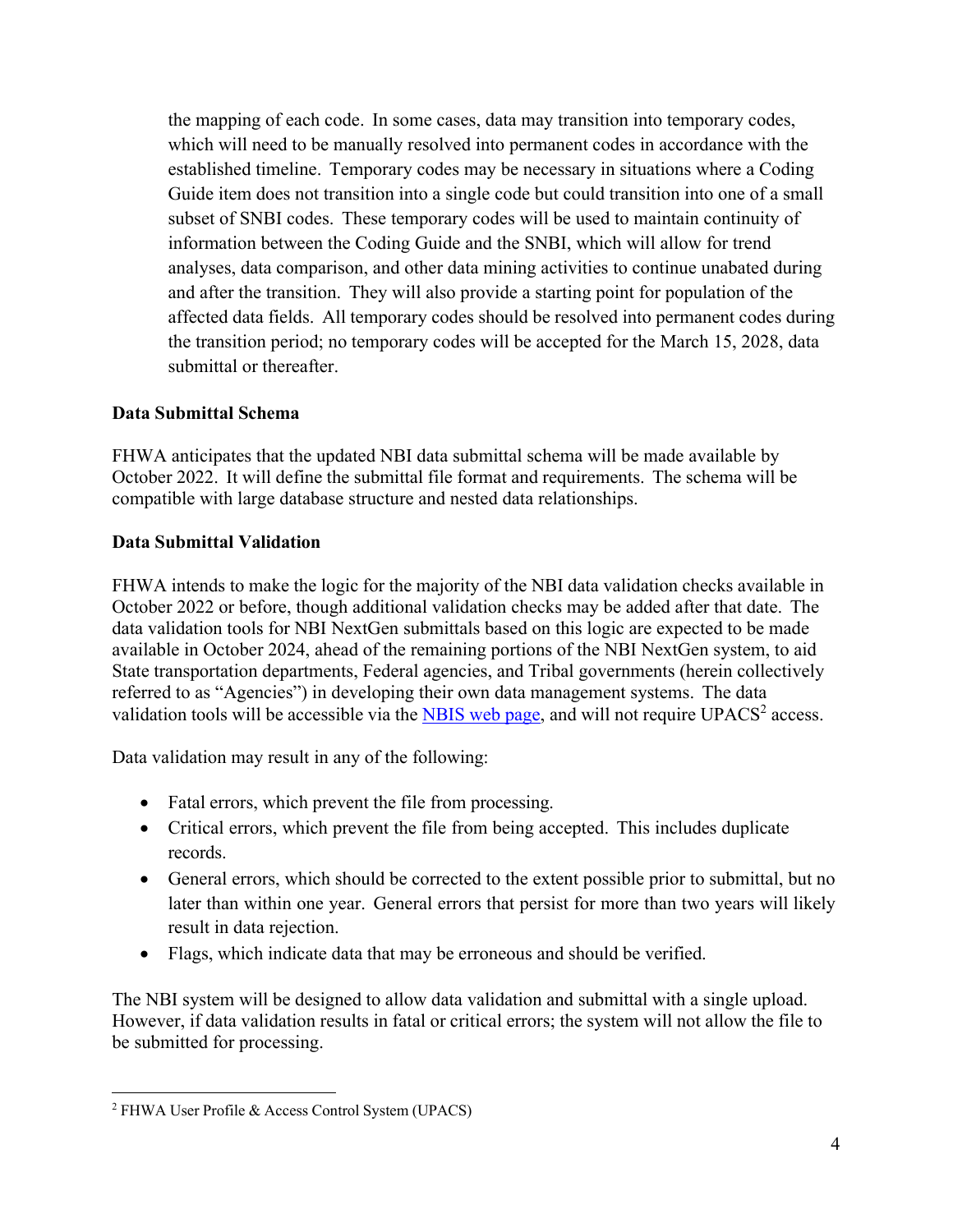# **Transition Tool**

FHWA plans to make the Transition Tool available on the NBIS [web page i](https://www.fhwa.dot.gov/bridge/inspection/)n April 2023. It will be used to support Agencies in transitioning Coding Guide-based data and SNBIBE-based element data files into an SNBI-based data file in accordance with the logic outlined in the Data Crosswalk. This tool is intended to assist Agencies in understanding the relationship between the Coding Guide data items and the SNBI data items, and in initially populating their new bridge data systems. Agencies can upload legacy NBI and element data submittal files into the tool, and then download the transitioned data file; the transitioned file can then be uploaded into the Agency's new bridge data system.

The transitioned data is intended to be a starting point for data verification and future data collection; it is not intended that the data be transitioned multiple times, at any point after the 2026 data submittal, or without verification. The Transition Tool will remain available until June 2026 in case it is needed for troubleshooting, but it will sunset permanently at that time. Because NBI data are archived on June 15 and published soon after, it is not anticipated that the Transition Tool will be needed after that date. The transition may take place at any point before the 2026 data submittal.

For the 2026 submittal, data for all bridges may be transitioned data, except those items listed below, which must be populated for all bridges starting with the 2026 data submittal:

- Data items needed for FHWA to perform oversight of the NBIS and manage programs. To date, no such items have been identified that cannot be addressed through other means.
- Data items that support implementation of extended inspection intervals developed using Method 1, or reduced and extended inspection intervals developed using Method 2 as discussed in the next section.

During the first inspection cycle after the data have been transitioned, Agencies should verify that all data items have transitioned correctly for each bridge, update those that are not correct or that have temporary codes, and populate those that did not transition or are new items.

All transitioned data should be verified, and corrected if necessary, before the March 2028 NBI data submittal. All temporary codes should be updated to permanent codes before this date. All fields that cannot be populated by the Transition Tool should be populated before this date. The expectation is that the March 2028 NBI data submittal will be a complete and verified SNBIbased data submittal.

## **Bridges on Reduced and Extended Inspection Intervals**

Although collection of SNBI-based data is not required to begin until January 1, 2026, complete and verified data for all bridges, including those on inspection intervals greater than 24 months, should be included in the 2028 data submittal. FHWA recommends that each Agency develop a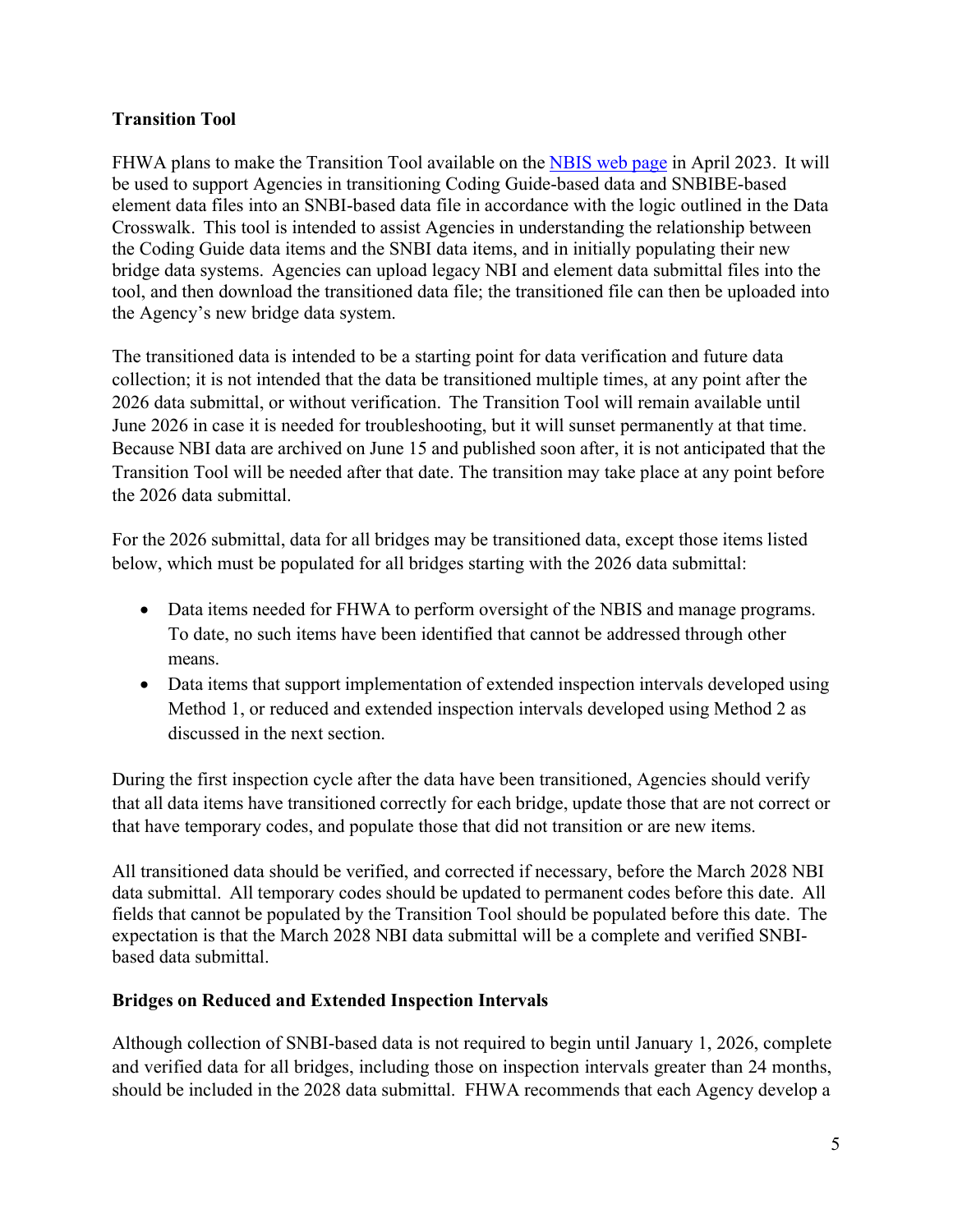plan to address the data for bridges currently on extended intervals such that they can meet this timeline. FHWA Division offices and FHWA Federal Lands Highway Division offices should monitor progress toward these plans to ensure that the deadline will be met. Note that extended inspection interval policies approved by FHWA under the previous regulation will be rescinded<sup>3</sup> on June 6, 2024.

The inspection interval implementation guidance provides a conservative method for using equivalent criteria per the Coding Guide to support Method 1<sup>4</sup>[,](#page-5-1) a simplified, risk-based approach to determining inspection intervals for routine, underwater, and NSTM inspections. Agencies may choose to collect SNBI data items for bridges on reduced intervals during the first inspection after implementation, as some bridges may be relieved from the requirement for reduced intervals based on the data collected. Agencies that choose to do this must make the data available to FHWA for oversight (23 CFR 650.313 and 23 CFR 650.315). Agencies may also choose to use Method  $2<sup>5</sup>$  to determine reduced or extended intervals, which allows for risk assessment by quantified statistical analysis, when possible, or by qualitative expert judgment. Agencies that choose to use Method 2 must also collect the relevant SNBI data items and make those data available to FHWA for oversight (23 CFR 650.313 and 23 CFR 650.315).

## **Future Developments**

Along with the general guidelines in this Memorandum, FHWA will provide additional resources as outlined in the timeline to assist Agencies in transitioning to the SNBI. These resources will be published on the [NBIS web page](https://www.fhwa.dot.gov/bridge/inspection/) as they become available.

FHWA will assist Agencies in this transition by timely providing information, tools, training, and guidance, as well as opportunities to assist with beta testing of the NBI NextGen system. FHWA intends to offer free training on the use and understanding of the SNBI beginning in early 2023.

FHWA intends to create a completely modernized process for data submittals. NBI NextGen data submittals will include all bridge data, including element data, in the same submittal. This will significantly streamline the submittal, review, and acceptance process, and will enable additional data validation across the two datasets, thereby minimizing errors and improving data quality.

Additionally, the aim is to build a system that requires data to be uploaded only once, for both data validation and submittal. To avoid large file upload issues, the system will include flexibilities whereby multiple partial files may be uploaded and compiled, then validated and submitted as a single file.

During the annual NBIP review, the March 15 NBI data submittal will continue to be assessed for data quality and timeliness, as described in the National Bridge Inspection Program Compliance

<span id="page-5-0"></span> $3$  23 CFR 650.311(g)(2)

<span id="page-5-1"></span> $423$  CFR 650.311(a)(1), 650.311(b)(1), and 650.311(c)(1)

<span id="page-5-2"></span> $5$  23 CFR 650.311(a)(2), 650.311(b)(2), and 650.311(c)(2)